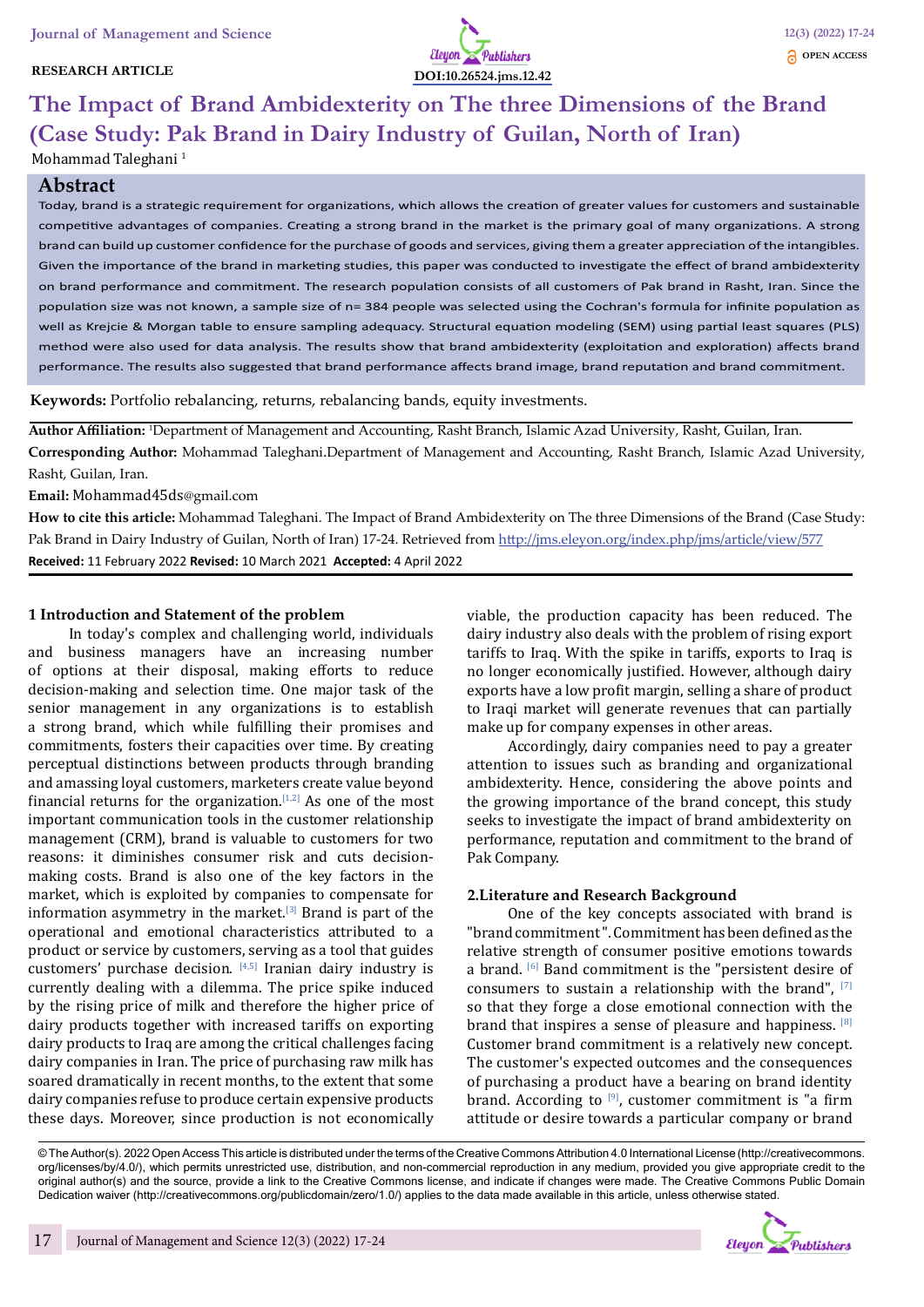to the extent that customers, as members of an organization, become psychologically dependent on that organization, its brand or products, and their relationship with the organization is strengthened by a desire to maintain membership. [10] Brand commitment is initiated with consumers with a low level of commitment. These consumers opt for and purchase a brand based on its price. The second group are regular buyers, i.e. those who prefer a specific brand but are drawn to competitors as a result of their promotional sales activities. The next group consists of buyers who are committed to the brand. [11,12]

 One of the major factors that influence customer commitment to products and services in particular, and to a brand in general, is brand reputation and brand image. As defined by American Marketing Association, brand reputation describes the status of a company's brand. This status may appear as leading market in terms of quality, price, innovation, originality, etc. In another definition of brand reputation, Fombrun, Gardberg & Sever  $[13]$  describe brand reputation as the attributes that people associate to a brand. Finally, Siltaoja (2006) posits that brand reputation is an indicator of the brand's success in fulfilling promises and meeting the expectations of stakeholders in the past and predicting their behavior in the future. Melo & Garrido-Morgado  $[14]$  argue that a brand typically gains reputation when it succeeds to distinguish itself from competitors by offering unique features such as innovation, high-quality service, distinctive and comprehensive service, etc. This reputation can be a source of remarkable competitive advantage for the brand. The importance of brand reputation is underlined by the fact that consumers trust a brand reputation, making decisions about its purchase when they have little information about the product.[15,16] Another point about brand reputation is that it is not easily imitated. [17]

Also, Keller<sup>[18]</sup> offers a definition of brand image: "It is a perception of the brand that is formed by the associations of the brand concept in the customer's mind." The brand image in the customer's mind is shaped by their beliefs about a particular brand, which are in turn influenced by a customer's perception of the characteristics of a product or service.[19] Brand image is the emotional and logical perceptions of consumers in connection with a particular brand  $^{[20]}$ 

Marketing studies have shown that "brand performance" is another variable that can explain brand reputation, brand image and brand commitment". The success of a business is undoubtedly linked to its brand performance.<sup>[21]</sup> The need to measure organizational performance from diverse aspects and levels has often been stressed in the marketing literature as a dependent variable. Hence, there is a view that evaluates performance through products and services provided by an organization called "brand performance" .[22] There is no inclusive approach to evaluating and measuring brand performance in the marketing literature.[23] However, a broad range of measures has been used to investigate brand performance. A framework including three dimensions of customers, finance and employees has been proposed for organizing, introducing and reviewing brand performance. Since the introduction of marketing organization, researchers have mainly examined brand performance from the standpoint of customers. [24] Nonfinancial indicators can provide a clear picture of marketing activities and strategies compared to financial indicators. [25] De Chernatony and Segal-Horn<sup>[26]</sup> assert that most business performance evaluations have been developed for manufacturing organizations and both service organizations and employees play a key part in such assessments.

In addition to the above, brand ambidexterity is another variable that has received growing attention on the account of its impact on brand performance. Organizational ambidexterity can be defined as an organization's ability to focus on both exploitation and exploration activities .[27] In fact, ambidexterity represents one of the fundamental ideas of organizational management. According to this notion, the organization should be able to draw on its existing capabilities, endeavoring on acquire new fundamental capabilities in addition to the implementation of its previous activities. [28,29] At the psychological and behavioral levels, individuals capable of using both hands with equal dexterity are called ambidextrous. In organizational theory, the concept of organizational ambidexterity is used as a metaphor to describe organizations that are able to perform two distinct tasks simultaneously. [30,31] Duncan (1976) conceptualizes organizational ambidexterity as the ability of an organization to align the management of today's business demands with environmental change at the same time.  $[32]$  Tushman, & O'Reilly  $[33]$  describe this concept by focusing on how organizations can manage both evolutionary and revolutionary changes. [34] Although the conceptual framework of ambidexterity was first proposed by Duncan, it was March who developed the concept in 1991. According to the literature, an organization is called ambidexterity when it is capable of "exploiting existing competencies" and "exploring new competencies". Also, achieving ambidexterity enables an organization to boost its performance and gain competitive advantage. [35]

There are extensive studies on brand ambidexterity,<br>reputation, brand performance and brand bran reputation, brand performance and commitment, some of which are briefly listed in Table 1.

## **2.Research Hypotheses**

According to the conceptual model of the research, the research hypotheses are as follows:

- H1: Brand exploitation (of existing competencies) has a positive effect on the performance of Pak brand.
- H2: Brand exploration (new competencies) has a positive effect on Pak brand performance.
- H3: Brand performance has a positive effect on Pak brand reputation.
- H4: Brand performance has a positive effect on commitment to Pak brand.
- H5: Brand performance has a positive effect on Pak brand image.
- H6: Brand image has a positive effect on Pak brand reputation.
- H7: Brand image has a positive effect on commitment to Pak brand.
- H8: Brand reputation has a positive effect on commitment to Pak brand.

#### **3.Research Method**

This is a descriptive-applied study that utilizes a survey research method for data collection. The statistical population of the study comprises all customers of Pak brand products in Guilan province, Iran. Cluster sampling

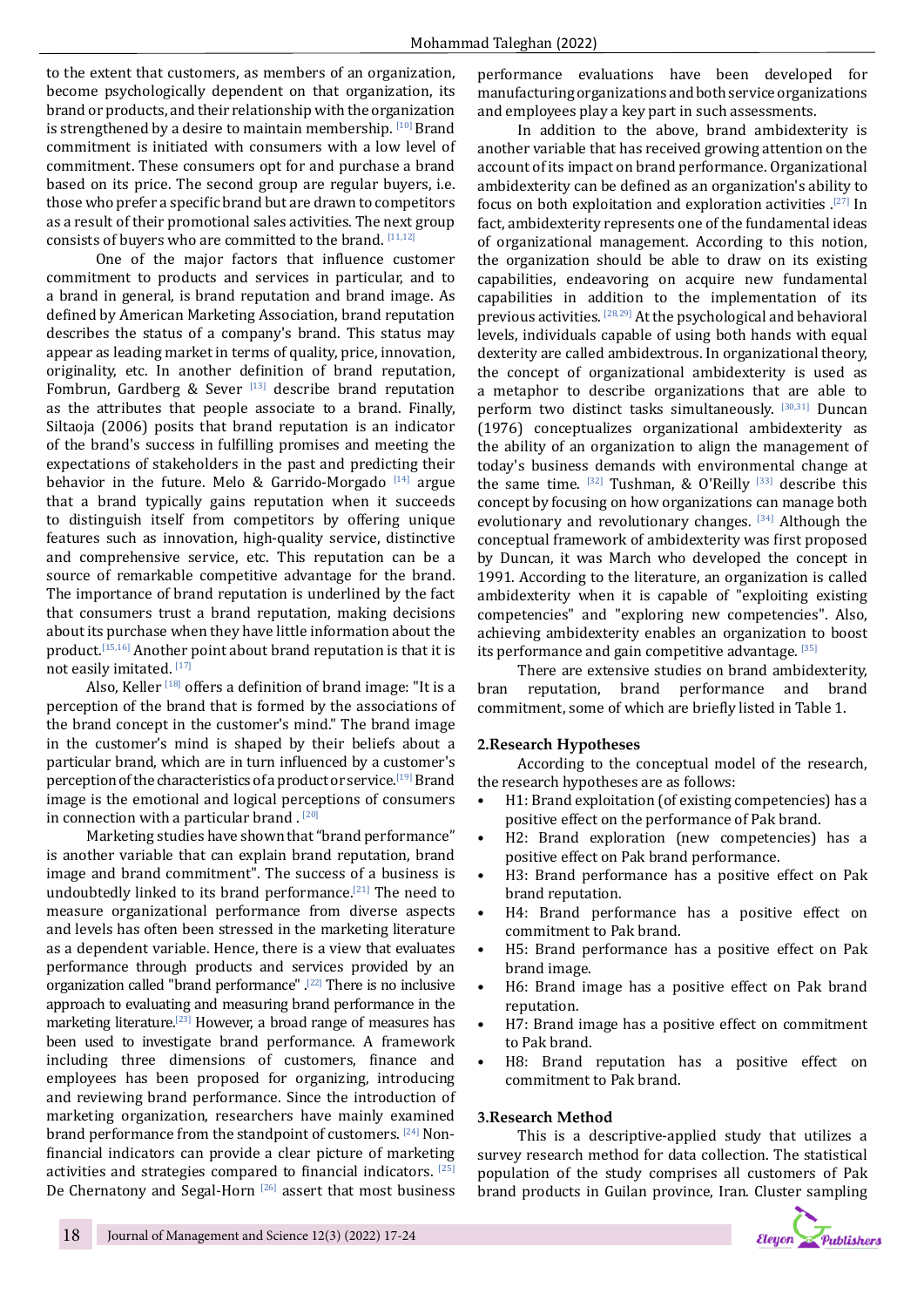method was used for sampling. The sample size of the study was estimated at 384 with 5% error level using the Cochran's formula. For data collection, a questionnaire based on a 5-point Likert scale (strongly disagree=1 to strongly agree=5) was developed. The localized questionnaire developed by Nguyen et al. [36] was employed to measure the research variables. Cronbach's alpha coefficient was used to measure reliability. As shown in Table 2, Cronbach's alpha coefficient for all research variables was higher than 0.7, and therefore acceptable. The validity of the measurement tool was assessed using confirmatory factor analysis and convergent and divergent validity assessment methods by PLS software. The results are presented in the research findings section (measurement model test)

## **4.Research Findings**

Data analysis was performed using structural equation modeling (SEM). This method tests the model in two stages, which include measurement and structural models. [37]

#### **5.Measurement Models**

The measurement model involves an assessment of reliability and validity. To examine the validity and reliability of the measurement model, the average variance extracted (AVE), index, composite reliability and Cronbach's alpha were used. The results are shown in Table 2. Fresnel and Larker suggested values greater than 0.5 for the AVE. As shown in the table below, all values are greater than 0.5. Since a value of 0.5 or higher is desirable for composite reliability and Cronbach's alpha, all values obtained in our study were acceptable.

#### **6.Structural Model Test**

After ensuring the suitability of the measurement model, we tested the structural model. The model fitness and structural model testing are performed by the PLS method, and research hypotheses are tested by examining path coefficients (Beta) and R2 values (explained variance). (Table 3) Also, Boot Strap method with 200 sub-samples was employed to calculate the values of t-statistic in order to determine the significance of path coefficients, the results of which are presented in Table 3:

Table 3 displays the variance of the dependent variable explained by the independent variables. According to the findings of this study, 28% of brand commitment, as the dependent variable, could be explained by independent variable. In other words, independent variables explain 28% of variation in commitment to the Pak brand. Table 4 presents the path coefficients and test results of the research hypotheses. Another measure of the association between constructs in the structural model is t-statistic. In this statistic, values greater than 1.96 exhibits the accuracy of the relationship between the structure, which thus confirms the research hypotheses at a 95% confidence level (Davari and Rezazadeh, 2013).

According to the first research hypothesis, brand ambidexterity (exploitation) has a significant effect on brand performance. Based on the results of assessing the fit of the structural model concerning the relationship between brand ambidexterity (exploitation) and brand

performance, it can be argued that the path coefficient of this relationship ( $β = 0.68$ ) and its significance number (t=18.73) are significant at the level of 0.01. Therefore, the first research hypothesis is confirmed. That is, with improved brand ambidexterity (exploitation), the performance of Pak brand is upgraded. The second research hypothesis posited that brand ambidexterity (exploration) has a significant effect on brand performance. According to the results of evaluating the fit of the structural model of the research regarding the relationship between brand ambidexterity (brand exploration) and brand performance, it can be concluded that the path coefficient of this relationship ( $\beta$  = 0.36) and its significance number (75.39 T = 8) are significant at the level of 0.01. Therefore, the second research hypothesis is confirmed, meaning that with improved brand ambidexterity (exploration), the performance of Pak brand is boosted. According to the third hypothesis of the research, brand performance has a significant effect on brand reputation. Based on the results of measuring the fit of the structural model concerning the relationship between brand performance and brand reputation, it can be concluded that the path coefficient of this relationship (β = 0.01) and its significance number ( $t = 0.19$ ) are not significant at the level of 0.01. Therefore, the third research hypothesis is rejected, meaning that improved performance of the Pak brand does not contribute to its reputation. The fourth research hypothesis asserted that brand performance has a significant effect on brand commitment. According to the results of measuring the fit of the structural model of the research regarding the relationship between performance and brand commitment, it can be argued that the path coefficient of this relationship (β  $= 0.15$ ) and its significance number (t = 2.84) are significant at the level of 0.01. Therefore, the fourth research hypothesis is confirmed, meaning that improved brand performance fosters brand commitment. According to the fifth research hypothesis, brand performance has a significant effect on brand image. Based on the results of measuring the fit of the structural model of the research concerning the relationship between performance and brand image, it can be argued that the path coefficient of this relationship (β = 0.59) and its significance number (t=12.13) are significant at the level of 0.01. Therefore, the fifth research hypothesis is confirmed, meaning that improved brand performance promotes the desirability of the brand image. The sixth hypothesis of the research states that the brand image has a significant effect on brand reputation. According to the results of measuring the fit of the structural model regarding the relationship between image and brand reputation, it can be concluded that the path coefficient of this relationship ( $β = 0.68$ ) and its significance number (t=12.74) are significant at the level of 0.01. Therefore, the sixth research hypothesis is confirmed, meaning that enhanced desirability of the brand image bolsters brand reputation. According to the seventh research hypothesis, brand image has a significant effect on brand commitment. As suggested by the results of assessing the fit of the structural model concerning the relationship between image and brand commitment, it can be argued that the path coefficient of this relationship ( $β = 0.08$ ) and its significance number ( $t = 1.38$  are not significant at the level of 0.01. Therefore, the seventh research hypothesis is rejected, meaning that the brand image does not affect

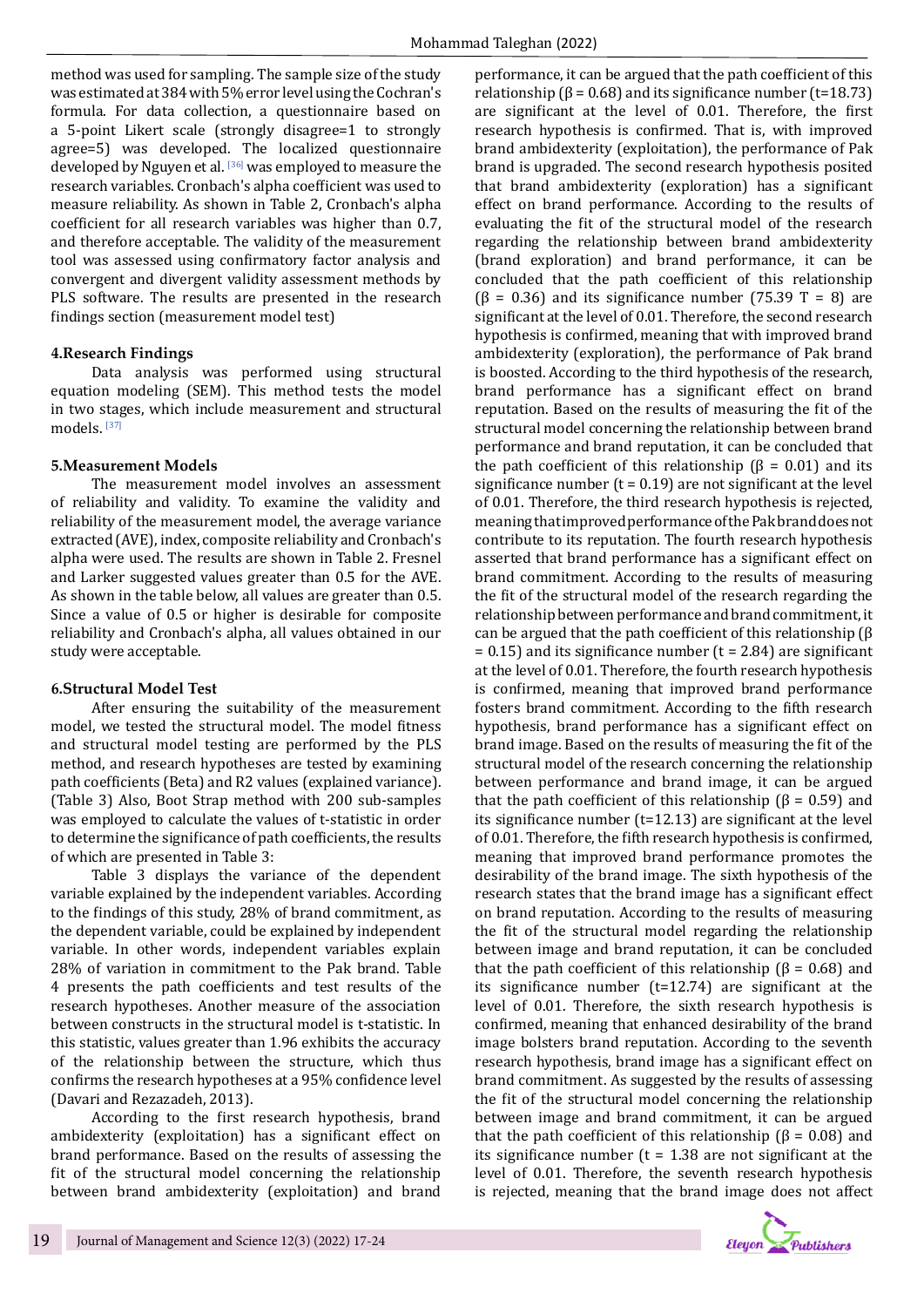commitment to Pak brand. The eighth research hypothesis assumes that brand reputation has a significant effect on brand commitment. According to the results of assessing the fit of the structural model of the research on the relationship between reputation and brand commitment, it can be concluded that

# **Table 1. Review of Research Background.**

the path coefficient of this relationship ( $β = 0.38$ ) and its significance number (t=6.74) are significant at the level of 0.01. Therefore, the eighth research hypothesis is confirmed, suggesting that improved brand reputation fosters commitment to Pak brand.

| S No           | <b>Authors</b>           | <b>Year</b> | <b>Title</b>                               | <b>Results</b>                                              |  |
|----------------|--------------------------|-------------|--------------------------------------------|-------------------------------------------------------------|--|
| 1              | Nguyen et al.            | 2016        | A review of the university's Ambidexterity | leads<br>the<br>to                                          |  |
|                |                          |             | ambidexterity<br>strategy<br>and           | improvement<br>of<br>the<br>brand                           |  |
|                |                          |             | its effect on the brand image,             | image through exploration and                               |  |
|                |                          |             | reputation and commitment in               | exploitation strategies with indirect                       |  |
|                |                          |             | postgraduate course                        | effects on commitment                                       |  |
| $\overline{2}$ | Poonjiseri et al.        | 2009        | Investigating the role of internal         | Internal branding has a positive                            |  |
|                |                          |             | branding in brand supportive               | effect on brand supportive behavior.                        |  |
|                |                          |             | behavior                                   | <b>Brand</b><br>performance<br>leads<br>to                  |  |
|                |                          |             |                                            | improved brand commitment.                                  |  |
| 3              | Hosseinnejad et al.      | 2018        | The effect of exploration and              | Exploration<br>and<br>exploitation                          |  |
|                |                          |             | exploitation<br>strategies<br>on           | substantial<br>strategies<br>have<br>a                      |  |
|                |                          |             | brand image<br>and customer                | effect on brand performance. The                            |  |
|                |                          |             | commitment<br>through<br>brand             | impact of brand performance on                              |  |
|                |                          |             | performance                                | commitment and brand image is                               |  |
|                |                          |             |                                            | positive.                                                   |  |
| 4              | Khalilian Ashkazari      | 2018        | Investigating the effect of brand          | Exploration<br>strategies<br>and                            |  |
|                | and Konjkav              |             | ambidexterity<br>strategies<br>on          | ambidextrous<br>exploitation                                |  |
|                | Monfared                 |             | brand performance                          | exert a positive effect on brand                            |  |
|                |                          |             |                                            | performance                                                 |  |
| 5              | Darzi et al.             | 2017        | Explaining the effect of brand             | Exploration<br>strategies<br>and                            |  |
|                |                          |             | ambidexterity<br>brand<br>on               | ambidextrous<br>exploitation                                |  |
|                |                          |             | Mazandaran  <br>of<br>performance          | are positively related to brand                             |  |
|                |                          |             | University                                 | performance.                                                |  |
| 6              | Azizi and Asnaashri 2013 |             |                                            | Internal branding and brand There is a relationship between |  |
|                |                          |             | performance<br>in banks:                   | the   internal<br>branding<br>and<br>brand                  |  |
|                |                          |             | moderating role of competitive             | identity and commitment. Also,                              |  |
|                |                          |             | atmosphere and job satisfaction            | bran performance<br>and<br>brand                            |  |
|                |                          |             |                                            | commitment are related.                                     |  |
| 7              | Parhizkar et al.         | 2013        | Investigating the effect of brand          | Brand image had a significant                               |  |
|                |                          |             | on customer loyalty in the                 | relationship with brand reputation,                         |  |
|                |                          |             | Iranian food industry                      | but brand image and reputation                              |  |
|                |                          |             |                                            | were not significantly related to                           |  |
|                |                          |             |                                            | customer loyalty.                                           |  |

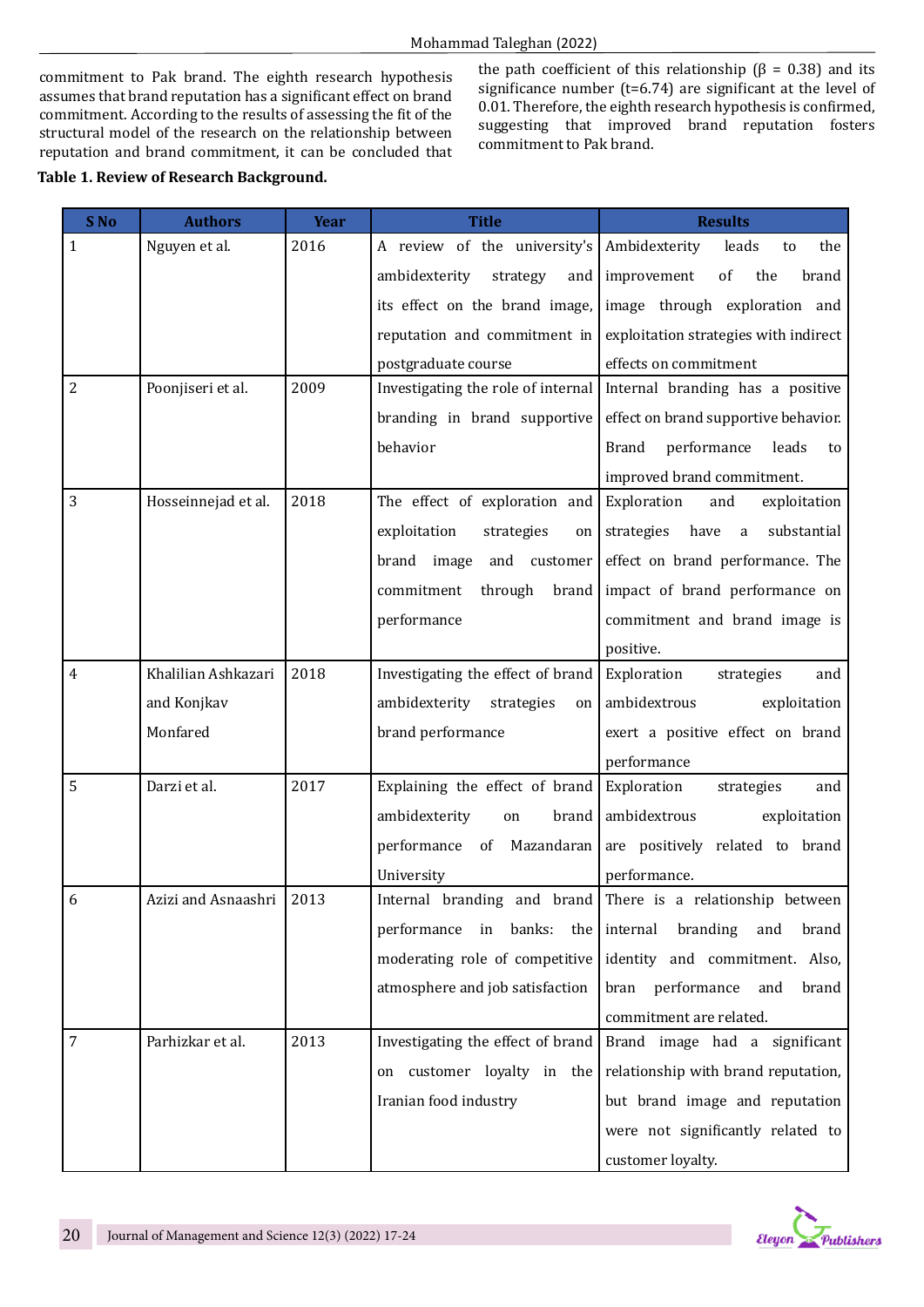Given the relationships between research variables, the conceptual model of this study could be drawn as follows:



# **Figure 1. Conceptual Model of Research.**

## **Table 2. Validity and Reliability Indices of the Research.**

| <b>Variable</b>                              | <b>Number of items</b> | <b>Composite reliability</b> | Cronbach's alpha | <b>AVE</b> |
|----------------------------------------------|------------------------|------------------------------|------------------|------------|
| <b>Brand Performance</b>                     | 4                      | 0.87                         | 0.79             | 0.57       |
| <b>Brand Ambidexterity</b><br>(Exploitation) | 3                      | 0.83                         | 0.72             |            |
| <b>Brand Ambidexterity</b><br>(Exploration)  | b                      | 0.78                         | 0.88             | 0.59       |
| <b>Brand Reputation</b>                      | 4                      | 0.83                         | 0.84             | 0.74       |
| <b>Brand Commitment</b>                      | 3                      | 0.75                         | 0.73             | 0.58       |
| Brand Image                                  | 3                      | 0.84                         | 0/0.72           | 0.54       |

# **Table 3. Explained Variance of Research Variables**

| <b>Variable</b>                    | <b>Explained Variance (R2)</b> |  |  |
|------------------------------------|--------------------------------|--|--|
| Brand Ambidexterity (Exploration)  |                                |  |  |
| Brand Ambidexterity (Exploitation) |                                |  |  |
| <b>Brand Performance</b>           | 0.71                           |  |  |
| <b>Brand Image</b>                 | 0.31                           |  |  |
| <b>Brand Reputation</b>            | 0.39                           |  |  |
| <b>Brand Commitment</b>            | 031                            |  |  |

# **Table 4. Path Coefficients and Test Results of Research Hypotheses.**

| <b>Hypothesis</b> | <b>From</b>                     | T <sub>0</sub>              | <b>Path Coefficient</b> | <b>T</b> Statistics | <b>Result</b> |
|-------------------|---------------------------------|-----------------------------|-------------------------|---------------------|---------------|
| 1                 | Ambidexterity<br>(Exploitation) | <b>Brand</b><br>Performance | 072                     | 18.71               | Confirmed     |
| $\overline{2}$    | Ambidexterity<br>(Exploration)  | Brand<br>Performance        | 0.381                   | 7.73                | Confirmed     |
| 3                 | Brand<br>Performance            | <b>Brand Reputation</b>     | 0.02                    | 0.18                | Rejected      |
| $\overline{4}$    | Brand<br>Performance            | Brand<br>Commitment         | 0.13                    | 3.86                | Confirmed     |
| 5                 | Brand<br>Performance            | <b>Brand Image</b>          | 061                     | 11.54               | Confirmed     |
| 6                 | <b>Brand Image</b>              | <b>Brand Reputation</b>     | 0.52                    | 13.61               | Confirmed     |
| 7                 | <b>Brand Image</b>              | Brand<br>Commitment         | 0.06                    | 1.42                | Rejected      |
| 8                 | <b>Brand Reputation</b>         | Brand<br>Commitment         | 0.37                    | 5.79                | Confirmed     |

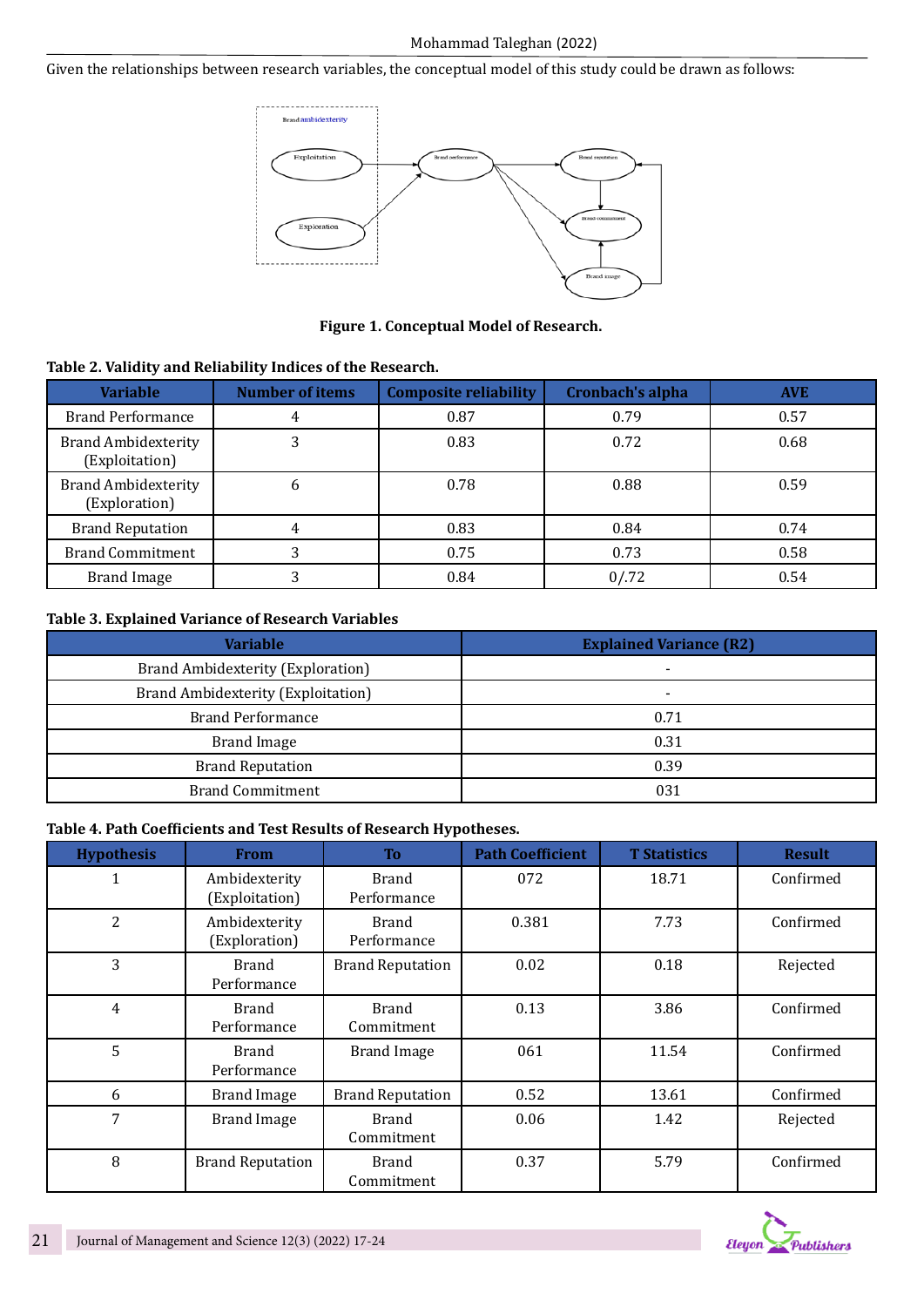

 **Figure 2. T Statistics of the Structural Model of Research.**

#### **7. Discussion and Conclusion**

For many marketers, the business world is a relentless battleground for market expansion, and the most influential companies are those with the strongest brands. A prestigious brand is one of the main factors of competitive advantage, acting as the main source of future income for the organization. The study of brand performance can provide profound insights for managers and marketers to evaluate the strengths and weaknesses of their brands and compare them with other brands. In this regard, the brand ambidexterity, i.e. exploration and exploitation strategies in the organization, can have a significant impact on market performance. Ambidextrous companies are able to merge exploration and exploitation strategies, so that by enhancing efficiency and revenues, they can improve their performance in the short term. Besides, through flexibility and adaptation to environmental developments, they can explore new structures to ensure their long-term growth and survival.

The marketing unit have a tendency for exploration strategies and the sales department prefers exploitation strategies. In this study, the positive coefficient of the path indicates that with greater adoption of exploration and exploitation strategies, brand performance improves. The results of testing the first hypothesis are aligned with those reported by Khalilian Ashkazari and Konjkav Monfared (2018), Darzi et al. (2017) and Nguyen et al. (2016). The results suggested that improved company's performance in fulfilling brand promises will strengthen company's commitment to the brand. This finding is consistent with the study of Azizi and Asnaashari and Poonjansiri et al. (2009). Moreover, the results of the present study revealed that brand performance has a significant effect on brand image. A desirable brand image comes from the evaluation of the appropriate performance. When brand performance is acknowledged, it leaves a positive impact on brand image. Therefore, a desirable performance creates a positive image of Pak brand in the mind of customers, contributing to the company's reputation and attraction of new customers. This finding aligns with the reported by Hosseinnejad et al. (2018) and Nguyen et al. (2016). On the other hand, the results showed that the brand image significantly affects the brand reputation. A positive image amplifies the pleasure of shopping experience, thus contributing to customers'

experiences of social enjoyment and emotional outcomes. Ultimately, persistent shopping can promote brand reputation in the eye of customers. This finding is in agreement with the study of Parhizgar et al. (2013).

In general, the study of path coefficients and research hypotheses suggested that the strongest correlation between variables was related to the effect of ambidexterity (exploitation) on brand performance. For that reason, the management of Pak Company is suggested to improve their performance by focusing on utilization of their existing capacities. The second greatest impact was exerted by two variables of brand image and brand reputation. The effect of brand image on Kaleh brand reputation was estimated to be 0.64. According to this finding, Pak brand managers are recommended to promote their brand image in the community by adopting an effective strategy.

According to the research findings, food industry brands, including Pak, are suggested to expand exploration and exploitation activities within the framework of brand ambidexterity in order to improve their performance. They are also recommended to foster brand commitment to their brand by promoting commitment to quality, building a technical support system, and supporting after-sales service and online services. Brands should effectively expand or limit the range of services offered in the form of new products in response to customer demand. For this reason, they are suggested to employ creative techniques and sustainable improvement methods to upgrade products and product technology (exploration). Also, by drawing on marketing and advertising methods, while promoting the reputation of their brand, they can bolster customer commitment to the brand.

#### **Acknowledgemet**

Nill

#### **Funding**

No funding was received to carry out this study.

#### **References:**

- 1. J. Amani, H. Khezri Azar, H. Mahmoudi, Introduction of structural equation modeling by PLS method and its application in behavioral research, Online Journal of Psychology, 1 (2012) 41-55.
- 2. S.H. Azizi, M. Asnaashari, Internal branding and brand performance in the bank: the moderating role of

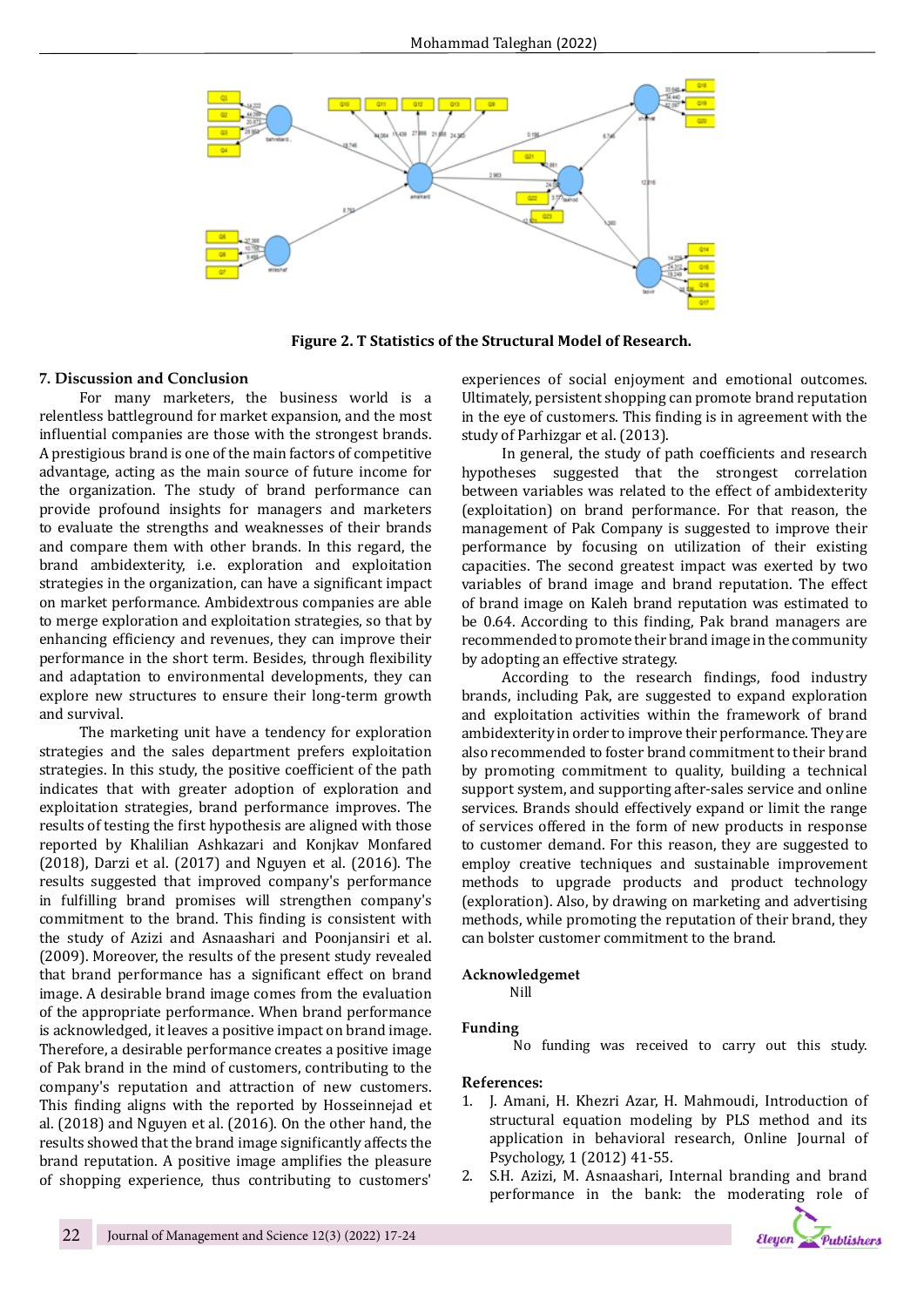atmosphere and job satisfaction, Management Research in Iran, 17 (3) (2013) 85-69.

- 3. Hassani, S.J. Mousavi Bazargani, M. Ghadirinia, Brand Performance, Conceptualization and Measurement, Tourism Journal of the University of Science and Culture, 1 (2013) 38-100.
- 4. Z. Hosseinnejad, Nazemi, F. Rahimnia, The impact of exploration and exploitation strategies on brand image and customer commitment through brand performance, Strategic Management Research, 68 (2018) 13-36.
- 5. M.M. Khalilian Ashkazari, A. Konjkav Monfared, Investigating the impact of brand ambidexterity strategies on brand performance, The Fifth National Conference on Applied Research in Management and Accounting, (2018) 12-100.
- 6. Y. Membini, M. Ebrahimpour, M. Moradi, Investigating the ambiguities and typology of organizational ambidexterity in technology-based organizations, Bi-Quarterly Journal of Industrial Technology Development, 23 (2015) 71-59.
- 7. M. Moradi, M. Ebrahimpour, Membini, Explaining organizational ambidexterity as a new concept in the management of knowledge-based organizations, Technology Development Quarterly, 40 (2014) 18-27.
- 8. M.M. Parhizkar, S.Ramezani, V.R. Halvaiha, Investigating the impact of brand on customer loyalty in iranian food industry, Quarterly Journal of Development and Transformation Management, 12 (2013) 75-80.
- 9. M. Samadi, H. Farsizadeh, M. Noorani, Investigating the effect of consumer personality traits on shopping behavior in chain stores, Journal of Marketing Management, 4 (2009) 72-55.
- 10. T. Ambler, Marketing: The trouble with finance. Business Strategy Review, 14(3) (2003) 54–62.
- 11. Y. Ayden, L. Alpkan, M. Şanal, Market Orientation, Ambidexterity and Performance Outcomes, International Conference on Leadership, Technology and Innovation Management, (2012) 1-10.
- 12. J. Birkinshaw, K. Gupta, Clarifying the distinctive contribution of ambidexterity to the field of organization studies, The Academy of Management Perspectives, (2013).
- 13. H.P. Chang, C.C. Ma, Managing the service brand value of the hotel industry in an emerging market, International Journal of Hospitality Management, (2015) 1-13.
- 14. H.H. Chiang, A. Chang, T.S. Han, D. McConville, Corporate branding, brand psychological ownership and brand citizenship behavior: multilevel analysis and managerial implications, Journal of General Management, 39(1) (2013) 55-80.
- 15. E. Chirani, M. Taleghani, N. Esmailie Moghadam, Brand Performance and Brand Equity, Interdisciplinary Journal of Contemporary Research in Business, 3(9) (2012) 1033-1036.
- 16. D.A. Coleman, Service brand identity: definition, measurement, dimensionality and influence on brand performance, (PhD thesis). University of Birmingham Research Archive, (2010).
- 17. L.A. Crosby, J.R. Taylor, Psychological commitment and its effects on post-decision evaluations and preference stability among voters", Journal of Consumer Research,

9 (1983) 413-431.

- 18. L. De Chernatony, S. Segal-Horn, The criteria for successful services brands, European Journal of Marketing, 37(7/8) (2003) 1095-1118.
- 19. L. De Chernatony, F.J. Harris, G. Christodoulides, Developing a Brand Performance Measure for Financial Services Brands, The Service Industries Journal, 24(2) (2004) 15–33.
- 20. Derbyshire, James, The impact of ambidexterity on enterprise performance: Evidence from 15 countries and 14 sectors, Technovation, (2014) 1-8.
- 21. R.B. Duncan, The ambidextrous organization, Designing dual structures for innovation", The management of organization, 1 (1976) 167-188.
- 22. Erciş, S. Unal, , F.B Candan, H. Yildirim, The effect of brand satisfaction, trust and brand commitment on loyalty and repurchase intentions, Procedia - Social and Behavioral Sciences, 58(2012) 1395-1404.
- 23. Fombrun, N.A. Gardberg, J.M. Sever, The reputation quotient: A multi-stakeholder measure of corporate reputation. Journal of Brand Management, 7 (4) (2012).<br>24. J. Hoefs, "The relationship between Contextual
- "The relationship between Contextual Ambidexterity and Innovative Ambidexterity: The mediating role of Knowledge Sharing Ambidexterity", Master thesis, University of Amsterdam, (2008).
- 25. H.T. Keh, J. Pang, S. Peng, Understanding and measuring brand love, Advertising and Consumer Psychology, New Frontiers in Branding: Attitudes, Attachments, and Relationships, Santa Monica, CA, (2007).
- 26. Keller, Lane Kevin, Conceptualizing, Measuring and Managing Customer-Based Brand Equity, Journal of Marketing, 51(1) (1993) 1-22.
- 27. W. Lassar, B. Mittal, A. Sharma, Measuring customerbased brand equity, Journal of Consumer Marketing, 12(4) (1995) 11-19.
- 28. J.G. March, Exploration and exploitation in organizational learning, Organization science, 2(1) (1991) 71-87.
- 29. T. Melo, A. Garrido Morgado, Corporate reputation: A combination of social responsibility and industry, Corporate Social Responsibility and Environmental Management, 19 (2012) 11–31.
- 30. N. Michaelidou, M. Micevski, J.W. Cadogan, An evaluation of nonprofit brand image: Towards a better conceptualization and measurement, Journal of Business Research, (2015) 1-10.
- 31. M. Mihalache, O. Mihalache, Organizational ambidexterity and sustained performance in the tourism industry, Annals of Tourism Research, 101 (2016) 165-181.
- 32. C. Moorman, G. Zaltman, R. Deshpande, Relationship between providers and users of market research: The dynamics of trust within and between organization, Journal of Marketing Research, 29(3) (1992) 314-329.
- 33. B. Nguyen, X. Yu, T.C. Melewar, Hemsley Brown, Jane, Brand ambidexterity and commitment in higher education: An exploratory study, Journal of Business Research, 69(8) (2016) 3105-3112.
- 34. K. Punjaisri, H. Evanschitzky, A. Wilson, Internal branding: An enabler of employees' brand-supporting behaviors, Journal of Service Management, 20(2) (2009) 209-226.
- 35. K.E. Schinietz, M.J. Epstein, Exploring the financial value of a reputation for corporate social responsibility during